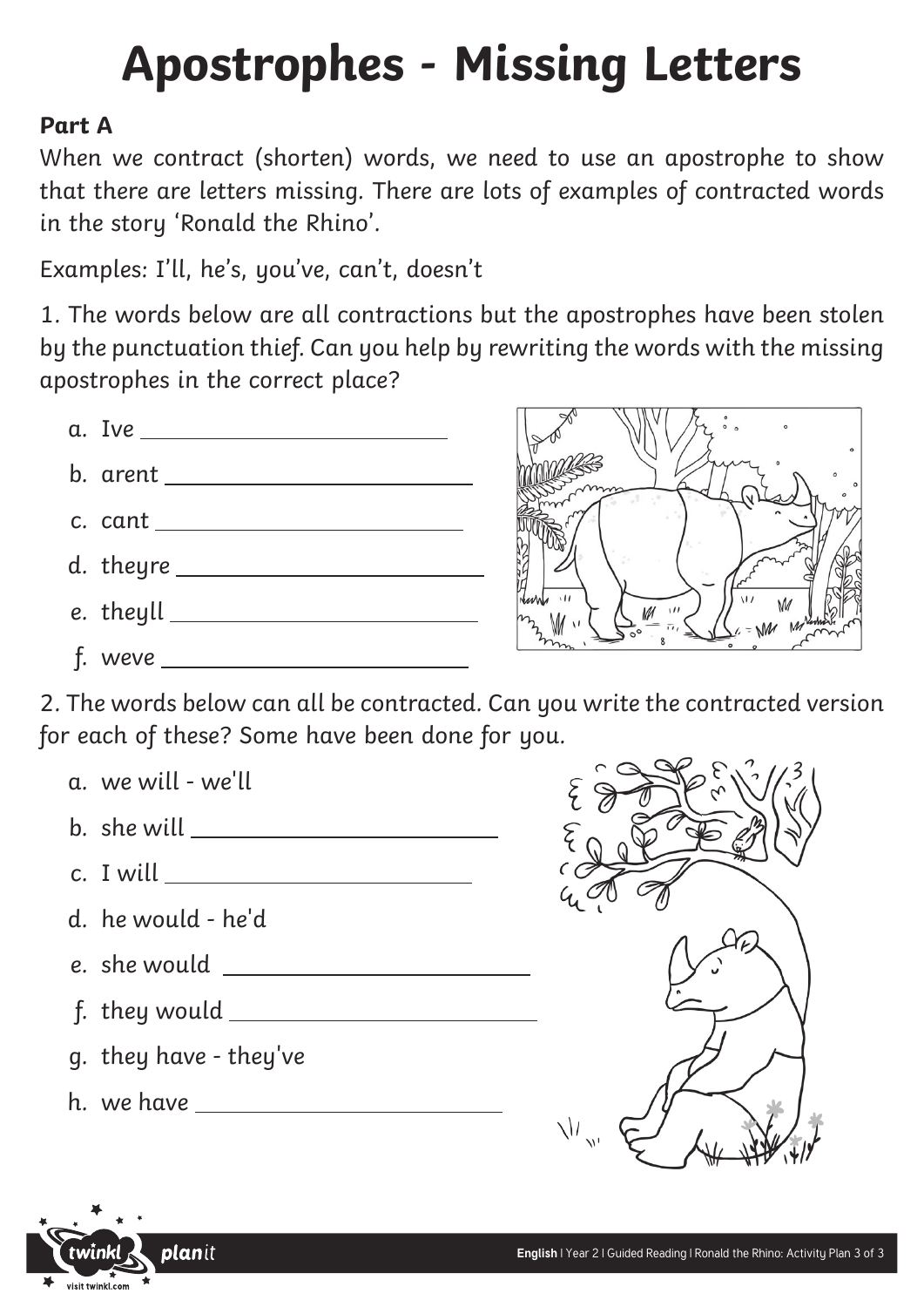### **Part A**

3. Can you find any other examples of contracted words in the 'Ronald the Rhino' story? Make a list below:

planit visit twinkl.com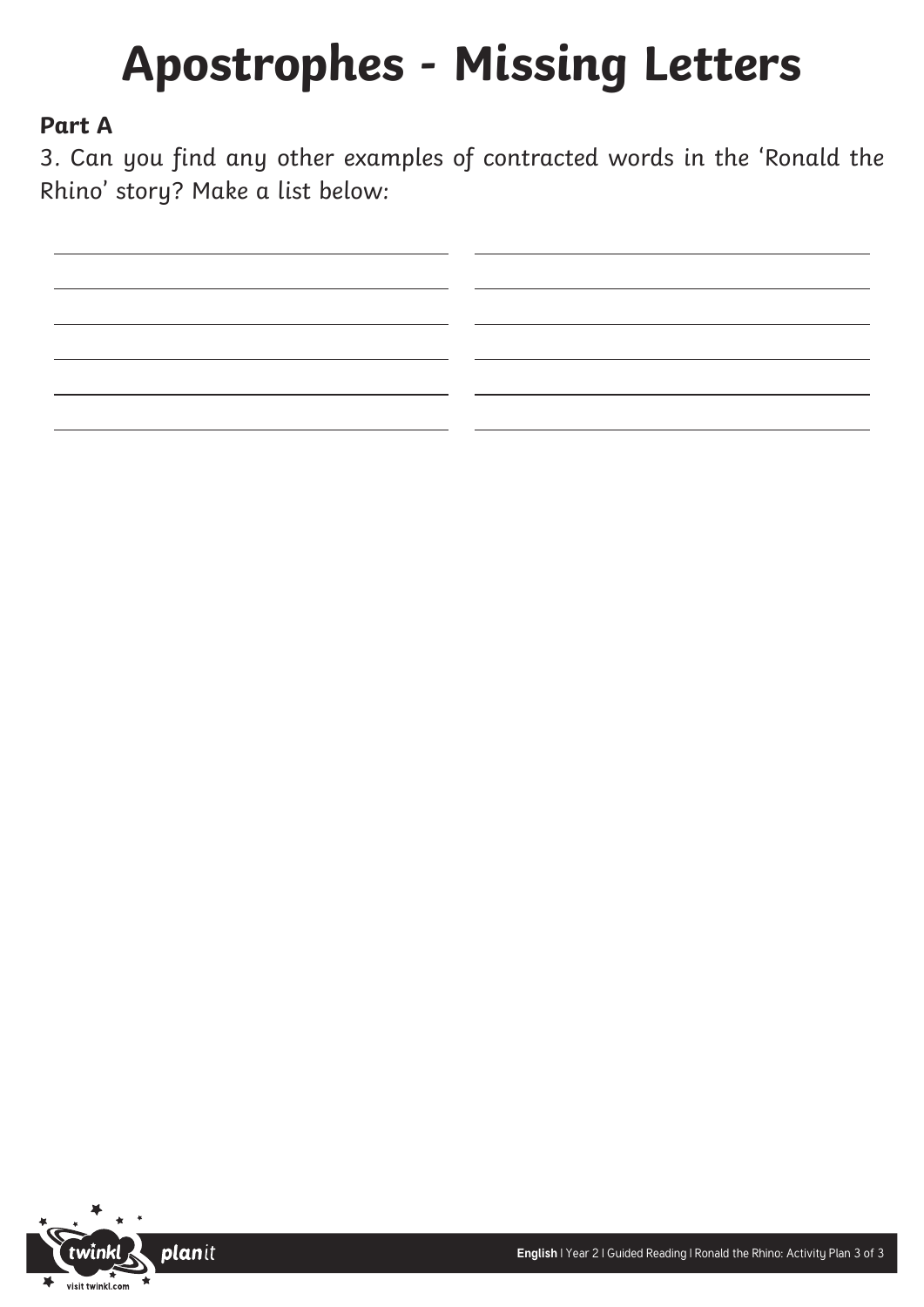### **Part B**

When we contract (shorten) words, we need to use an apostrophe to show that there are letters missing. There are lots of examples of contracted words in the story 'Ronald the Rhino'.

Examples: I'll, he's, you've, can't, doesn't

The punctuation thief has stolen all of the apostrophes in these sentences. Can you help by finding where the apostrophes are missing and adding them back in? The first one has been found and underlined for you.



Ronald the Rhino lives in a rainforest in Java, Indonesia. Hes a friendly rhino but he feels lonely because hes the only rhino around. Oh, how hed love to be like the other animals!

If he was like Leopard, hed run and jump and hed climb up high. He could pick the juiciest berries

from the top of the trees and he wouldnt have to eat the ones on the floor! Hed be an expert climber and the leopards would all say, "Look out, here comes Ronald! Hell show us how to climb the tallest trees!"

If he was like Python, hed slither along quietly in the bushes so he couldnt be seen. His skin would have beautiful patterns and he wouldnt be boring dusky grey. He wouldnt be lonely because thered be other snakes for Ronald to play with.

But Ronald isnt like the other animals - hes a Javan rhino and that makes him glum. "I havent got any friends like me!" he cries.

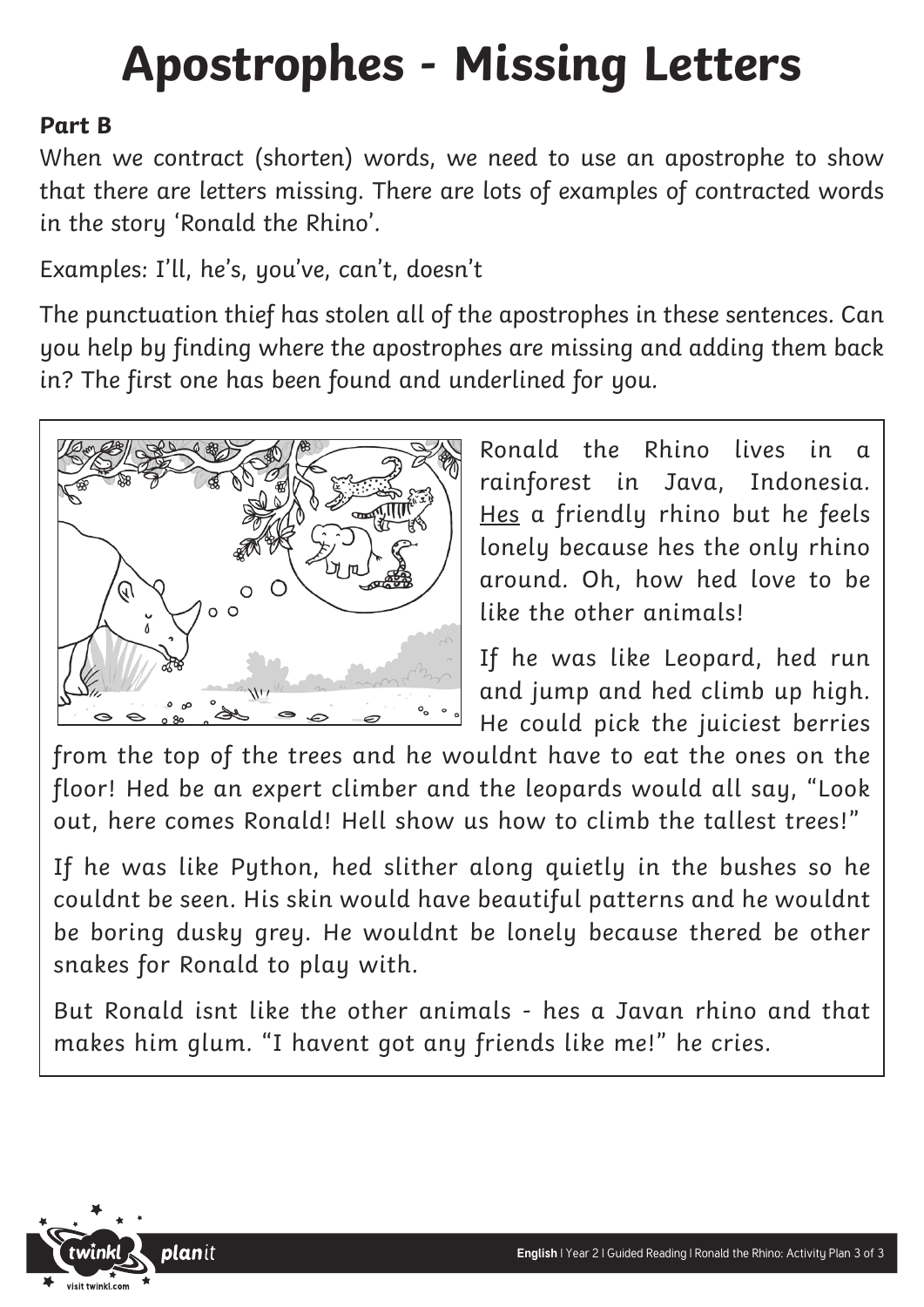Change these words so they are contracted and then use each contraction in a sentence: Write your sentences here: **Challenge Task** • are not • cannot • will not • they are • they will • it is • that is • he will • she would • they have

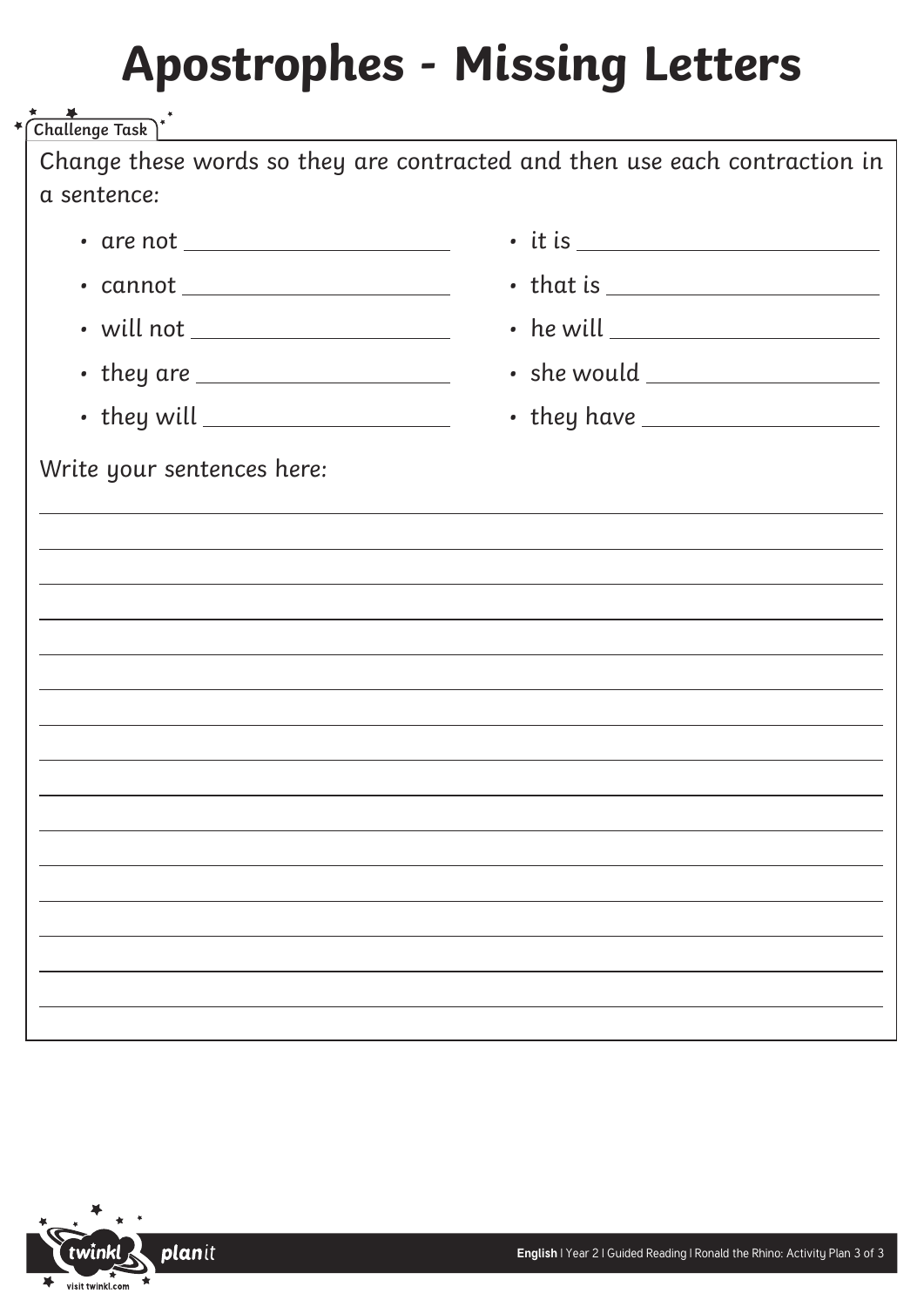## Apostrophes - Missing Letters **Answers**

### **Part A**

When we contract (shorten) words, we need to use an apostrophe to show that there are letters missing. There are lots of examples of contracted words in the story 'Ronald the Rhino'.

Examples: I'll, he's, you've, can't, doesn't

1. The words below are all contractions but the apostrophes have been stolen by the punctuation thief. Can you help by rewriting the words with the missing apostrophes in the correct place?

- a. Ive  $-l'$ **ve**
- b. arent **aren't**
- c. cant  **can't**
- d. theyre  **they're**
- e. theyll **they'll**
- f. weve  **we've**

2. The words below can all be contracted. Can you write the contracted version for each of these? Some have been done for you.

- a. we will we'll
- b. she will  **she'll**
- c. I will  **I'll**
- d. he would he'd
- e. she would **she'd**
- f. they would  **they'd**
- g. they have they've
- h. we have  **we've**





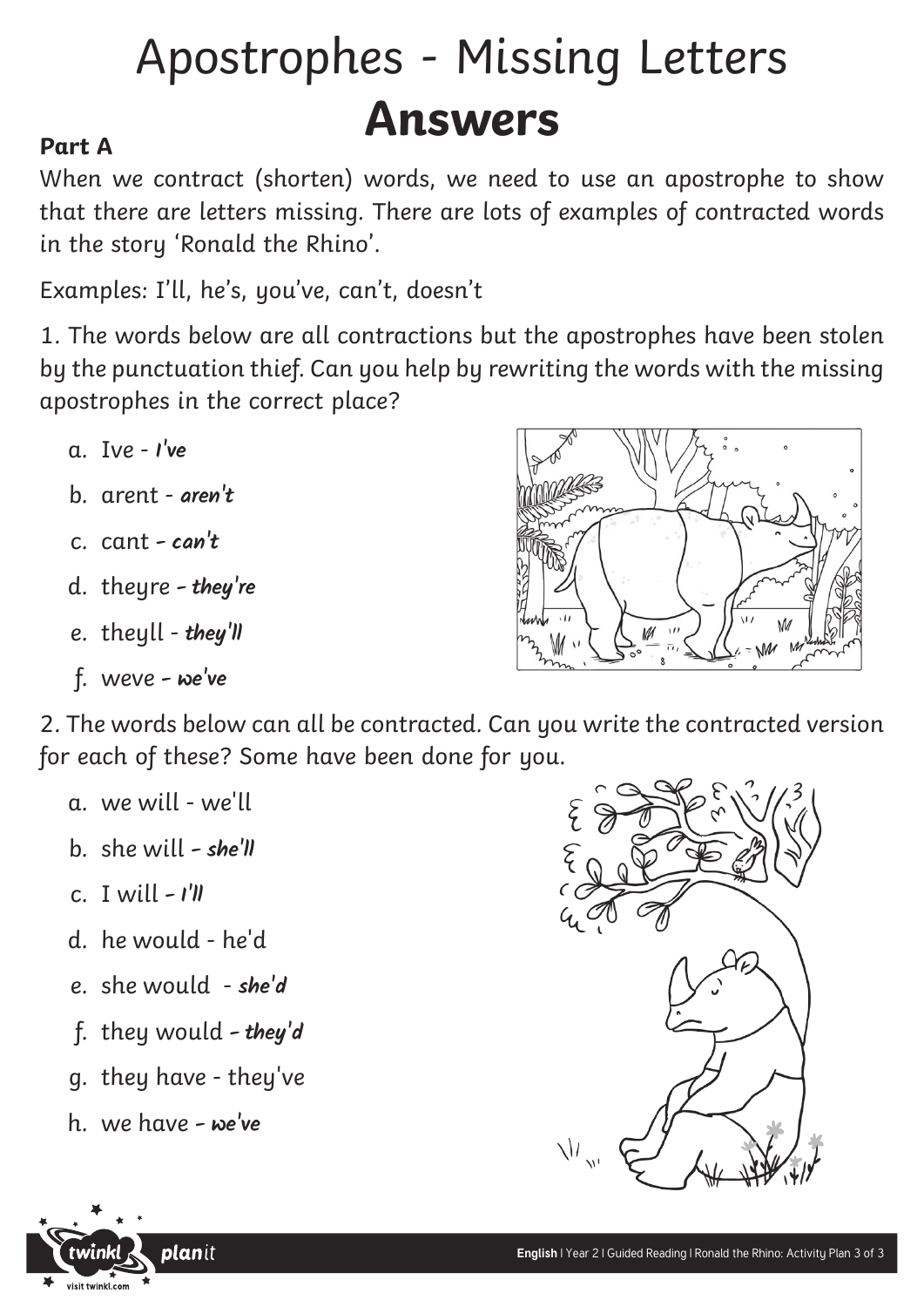## Apostrophes - Missing Letters **Answers**

### **Part B**

When we contract (shorten) words, we need to use an apostrophe to show that there are letters missing. There are lots of examples of contracted words in the story 'Ronald the Rhino'.

Examples: I'll, he's, you've, can't, doesn't

The punctuation thief has stolen all of the apostrophes in these sentences. Can you help by finding where the apostrophes are missing and adding them back in? The first one has been found and underlined for you.



Ronald the Rhino lives in a rainforest in Java, Indonesia. **He's** a friendly rhino but he feels lonely because **he's** the only rhino around. Oh, how **he'd** love to be like the other animals!

If he was like Leopard, **he'd** run and jump and **he'd** climb up high. He could pick the juiciest berries

from the top of the trees and he wouldnt have to eat the ones on the floor! **He'd** be an expert climber and the leopards would all say, "Look out, here comes Ronald! **He'll** show us how to climb the tallest trees!"

If he was like Python, **he'd** slither along quietly in the bushes so he **couldn't** be seen. His skin would have beautiful patterns and he **wouldn't** be boring dusky grey. He **wouldn't** be lonely because **there'd** be other snakes for Ronald to play with.

But Ronald **isn't** like the other animals - **he's** a Javan rhino and that makes him glum. "I **haven't** got any friends like me!" he cries.